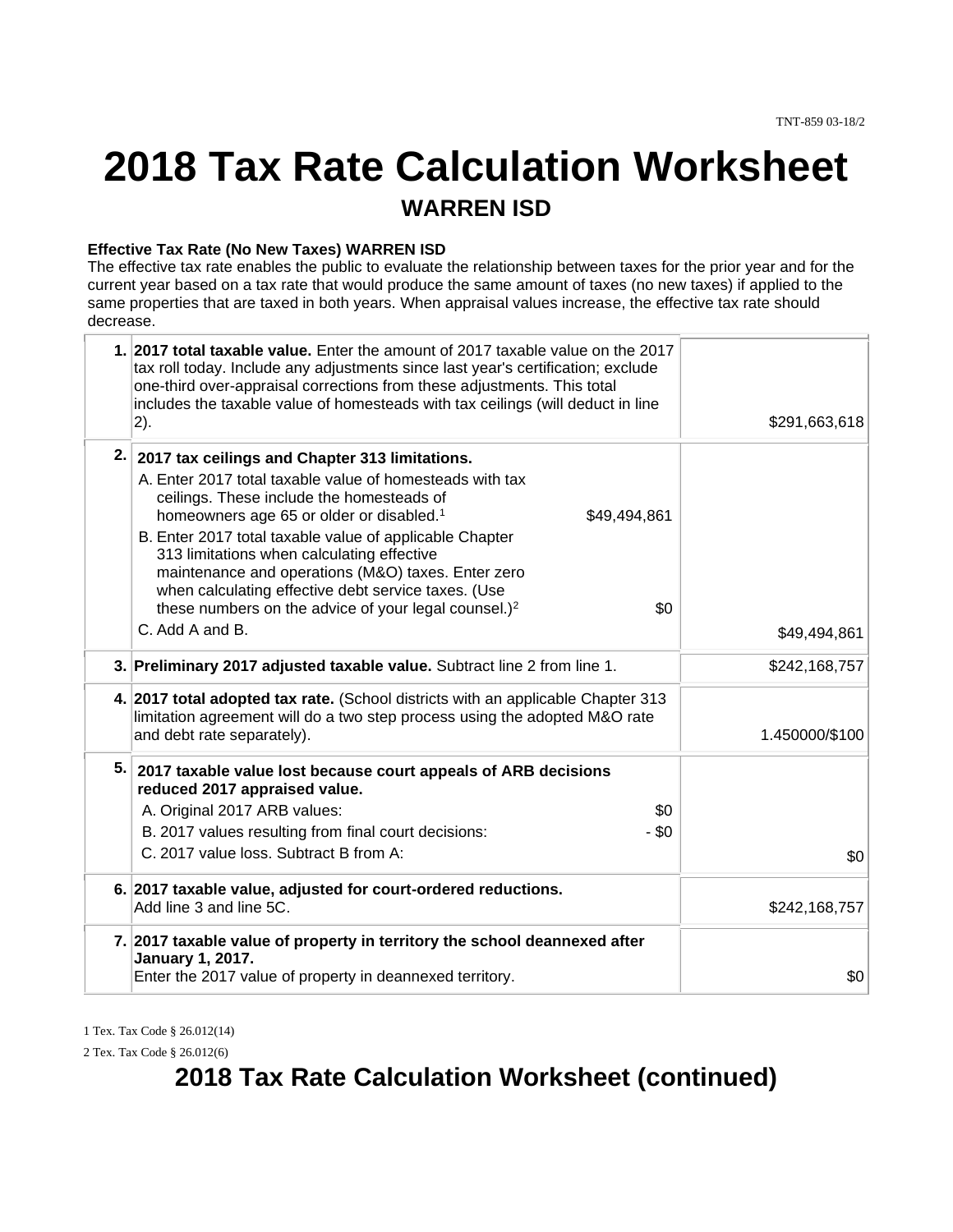## **WARREN ISD**

| 8.  | 2017 taxable value lost because property first qualified for an exemption<br>in 2018. Note that lowering the amount or percentage of an existing<br>exemption does not create a new exemption or reduce taxable value. If the<br>school district increased an original exemption, use the difference between<br>the original exempted amount and the increased exempted amount. Do not<br>include value lost due to freeport or "goods-in-transit" exemptions.<br>A. Absolute exemptions. Use 2017 market value:<br>\$136,865<br>B. Partial exemptions. 2018 exemption amount,<br>or 2018 percentage exemption times 2017<br>value:<br>$+$ \$2,293,829 |               |
|-----|--------------------------------------------------------------------------------------------------------------------------------------------------------------------------------------------------------------------------------------------------------------------------------------------------------------------------------------------------------------------------------------------------------------------------------------------------------------------------------------------------------------------------------------------------------------------------------------------------------------------------------------------------------|---------------|
|     | C. Value loss. Total of A and B:                                                                                                                                                                                                                                                                                                                                                                                                                                                                                                                                                                                                                       | \$2,430,694   |
| 9.  | 2017 taxable value lost because property first qualified for agricultural<br>appraisal (1-d or 1-d-1), timber appraisal, recreational/scenic appraisal<br>or public access airport special appraisal in 2018. Use only those<br>properties that first qualified in 2018; do not use properties that qualified in<br>2017.<br>A. 2017 market value:<br>\$18,621<br>$- $1,239$<br>B. 2018 productivity or special appraised value:<br>C. Value loss. Subtract B from A:                                                                                                                                                                                  | \$17,382      |
|     | 10. Total adjustments for lost value. Add lines 7, 8C, and 9C.                                                                                                                                                                                                                                                                                                                                                                                                                                                                                                                                                                                         | \$2,448,076   |
|     | 11. 2017 adjusted taxable value. Subtract line 10 from line 6.                                                                                                                                                                                                                                                                                                                                                                                                                                                                                                                                                                                         | \$239,720,681 |
|     | 12. Adjusted 2017 taxes. Multiply line 4 times line 11 and divide by \$100.                                                                                                                                                                                                                                                                                                                                                                                                                                                                                                                                                                            | \$3,475,949   |
|     | 13. Taxes refunded for years preceding tax year 2017: Enter the amount of<br>taxes refunded by the district for tax years preceding tax year 2017. Types of<br>refunds include court decisions, corrections and payment errors. Do not<br>include refunds for tax year 2017. This line applies only to tax years preceding<br>tax year 2017.                                                                                                                                                                                                                                                                                                           | \$0           |
|     | 14. Adjusted 2017 taxes with refunds. Add lines 12 and 13.                                                                                                                                                                                                                                                                                                                                                                                                                                                                                                                                                                                             | \$3,475,949   |
| 15. | Total 2018 taxable value on the 2018 certified appraisal roll today. This<br>value includes only certified values and includes the total taxable value<br>of homesteads with tax ceilings (will deduct in Line 17). These homesteads<br>include homeowners age 65 or older or disabled.<br>A. Certified values only: <sup>3</sup><br>\$287,822,190<br><b>B. Pollution control and energy storage</b><br>system exemption: Deduct the value of<br>property exempted for the current tax year for<br>the first time as pollution control or energy<br>$-$ \$0<br>storage system property:<br>C. Total 2018 value. Subtract B from A.                     | \$287,822,190 |
|     |                                                                                                                                                                                                                                                                                                                                                                                                                                                                                                                                                                                                                                                        |               |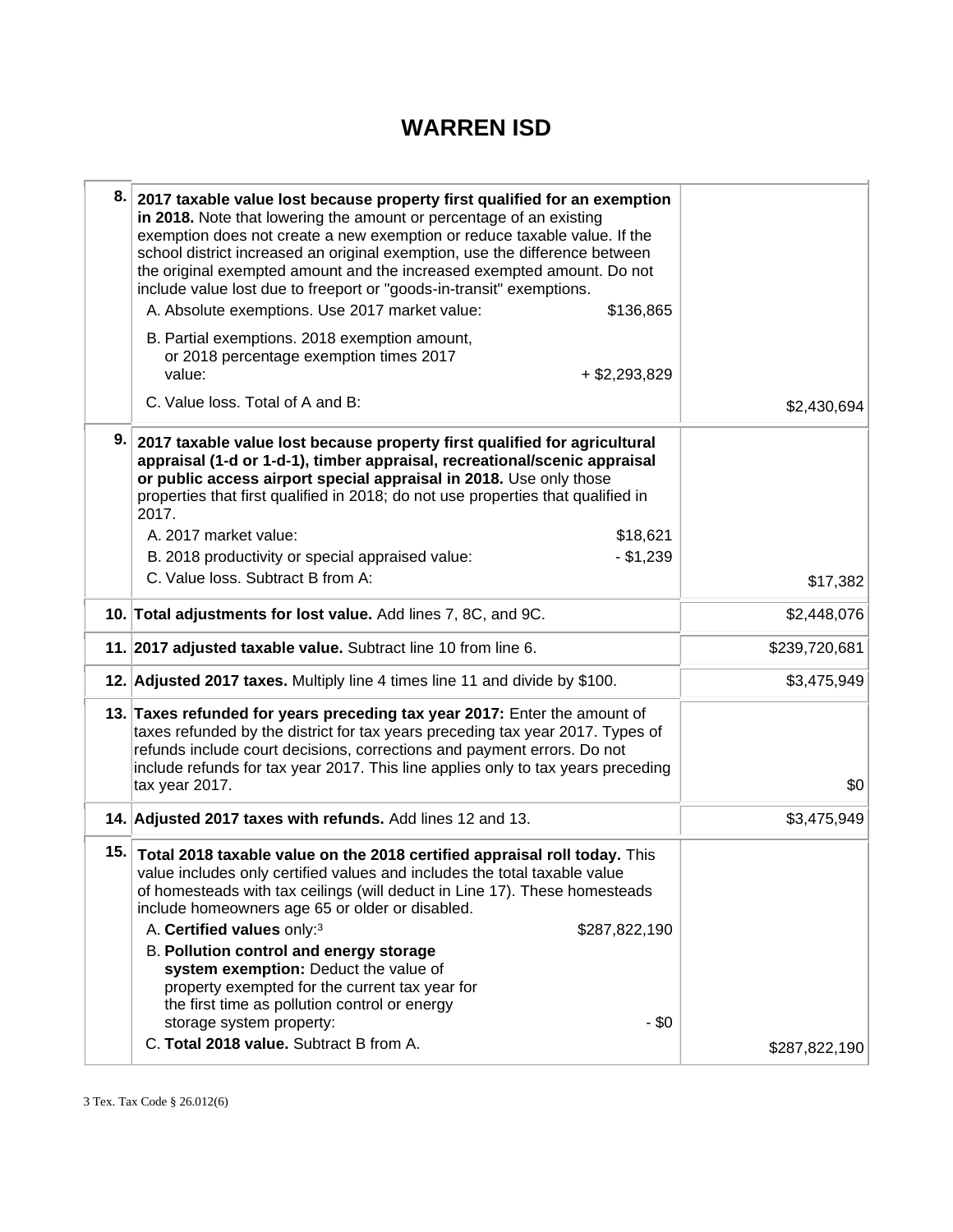## **2018 Tax Rate Calculation Worksheet (continued) WARREN ISD**

|     | 16. Total value of properties under protest or not included on certified<br>appraisal roll.                                                                                                                                                                                                                                                                                                                                                                                                                                                                                                                                                                                                                                                                                                   |              |              |
|-----|-----------------------------------------------------------------------------------------------------------------------------------------------------------------------------------------------------------------------------------------------------------------------------------------------------------------------------------------------------------------------------------------------------------------------------------------------------------------------------------------------------------------------------------------------------------------------------------------------------------------------------------------------------------------------------------------------------------------------------------------------------------------------------------------------|--------------|--------------|
|     | A. 2018 taxable value of properties under protest.<br>The chief appraiser certifies a list of properties still<br>under ARB protest. The list shows the district's value<br>and the taxpayer's claimed value, if any, or an<br>estimate of the value if the taxpayer wins. For each<br>of the properties under protest, use the lowest of<br>these values. Enter the total value.                                                                                                                                                                                                                                                                                                                                                                                                             | \$624,264    |              |
|     | B. 2018 value of properties not under protest or<br>included on certified appraisal roll. The chief<br>appraiser gives school districts a list of those taxable<br>properties that the chief appraiser knows about but<br>are not included at appraisal roll certification. These<br>properties also are not on the list of properties that<br>are still under protest. On this list of properties, the<br>chief appraiser includes the market value, appraised<br>value, and exemptions for the preceding year and a<br>reasonable estimate of the market value, appraised<br>value, and exemptions for the current year. Use the<br>lower market, appraised, or taxable value (as<br>appropriate). Enter the total value.<br>C. Total value under protest or not certified. Add A<br>and B. | \$0          | \$624,264    |
| 17. | 2018 tax ceilings and Chapter 313 limitations.                                                                                                                                                                                                                                                                                                                                                                                                                                                                                                                                                                                                                                                                                                                                                |              |              |
|     | A. Enter 2018 total taxable value of homesteads with tax<br>ceilings. These include the homesteads of<br>homeowners age 65 or older or disabled. <sup>4</sup><br>B. Enter 2018 total taxable value of applicable Chapter<br>313 limitations when calculating effective<br>maintenance and operations taxes. Enter zero when<br>calculating effective debt service taxes. (Use these                                                                                                                                                                                                                                                                                                                                                                                                           | \$47,400,221 |              |
|     | numbers on the advice of your legal counsel.) <sup>5</sup><br>C. Add A and B.                                                                                                                                                                                                                                                                                                                                                                                                                                                                                                                                                                                                                                                                                                                 | \$0          | \$47,400,221 |
|     |                                                                                                                                                                                                                                                                                                                                                                                                                                                                                                                                                                                                                                                                                                                                                                                               |              |              |

4 Tex. Tax Code § 26.012(6)(A)(i)

5 Tex. Tax Code § 26.012(6)(A)(ii)

## **2018 Tax Rate Calculation Worksheet (concluded) WARREN ISD**

| 18. 2018 total taxable value. Add lines 15C and 16C. Subtract line 17C. | \$241,046,233 |
|-------------------------------------------------------------------------|---------------|
|                                                                         |               |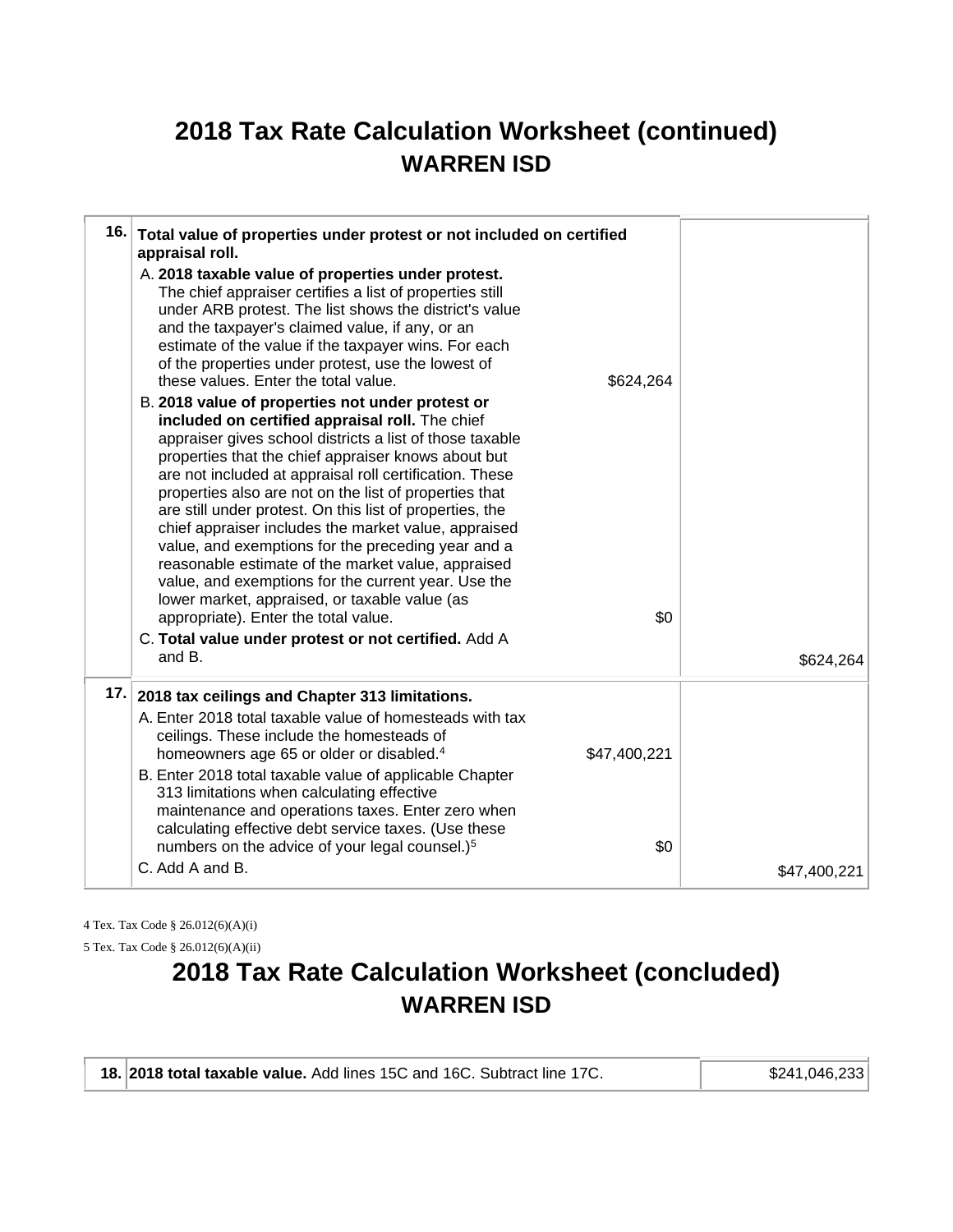| 19. Total 2018 taxable value of properties in territory annexed after January 1,<br>2017. Include both real and personal property. Enter the 2018 value of property in<br>territory annexed by the school district.                                                                                                                                                                                                            | \$0            |
|--------------------------------------------------------------------------------------------------------------------------------------------------------------------------------------------------------------------------------------------------------------------------------------------------------------------------------------------------------------------------------------------------------------------------------|----------------|
| 20. Total 2018 taxable value of new improvements and new personal property<br>located in new improvements. "New" means the item was not on the appraisal<br>roll in 2017. New additions to existing improvements may be included if the<br>appraised value can be determined. New personal property in a new improvement<br>must have been brought into the unit after January 1, 2017 and be located in a<br>new improvement. | \$3,365,971    |
| 21. Total adjustments to the 2018 taxable value. Add lines 19 and 20.                                                                                                                                                                                                                                                                                                                                                          | \$3,365,971    |
| 22. 2018 adjusted taxable value. Subtract line 21 from line 18.                                                                                                                                                                                                                                                                                                                                                                | \$237,680,262  |
| 23. 2018 effective tax rate. Divide lines 14 by line 22 and multiply by \$100.                                                                                                                                                                                                                                                                                                                                                 | \$1.4624/\$100 |
| 24. 2018 effective tax rate for ISDs with Chapter 313 Limitations. Add together the<br>effective tax rates for M&O and debt service for those school districts that<br>participate in an applicable Chapter 313 limitations agreement.                                                                                                                                                                                         | \$0.0000       |

## **Rollback Tax Rate WARREN ISD**

Most school districts calculate a rollback tax rate that is split into two separate rates:

1. **Maintenance and Operations (M&O):** School districts must use the lesser amount of the following methods to calculate the M&O rate:

- Four cents (\$0.04) PLUS current year's compression rate multiplied by \$1.50 (usually \$1) PLUS any additional cents approved by voters at a 2006 or subsequent rollback election; **OR**
- Current year's compression rate multiplied by six cents (usually four cents) PLUS effective M&O rate which includes school formula funding calculations.<sup>6</sup>

2. **Debt:** The debt tax rate includes the debt service necessary to pay the school district's debt payments in the coming year. This rate accounts for principal and interest on bonds and other debt secured by property tax revenue.

In most cases the rollback tax rate exceeds the effective tax rate, but occasionally decreases in a school district's debt service will cause the effective tax rate to be higher than the rollback tax rate.

## **WARREN ISD**

|       | 25. Maintenance and operations (M&O) tax rate. Enter \$1.50 OR the 2005<br>adopted (M&O) rate if voters approved a rate higher than \$1.50.                                                                                                                                                                                                                  |            | \$1.500000/\$100 |
|-------|--------------------------------------------------------------------------------------------------------------------------------------------------------------------------------------------------------------------------------------------------------------------------------------------------------------------------------------------------------------|------------|------------------|
|       | 26. Multiply line 25 times .6667                                                                                                                                                                                                                                                                                                                             |            | \$1.000050/\$100 |
| 27. I | 2018 rollback M&O rate.<br>Use the lesser of the M&O rate as calculated in Tax<br>Code Section $26.08(n)(2)(A)$ and (B).                                                                                                                                                                                                                                     | \$1.170000 | \$1.170000/\$100 |
| 28. l | Total 2018 debt to be paid with property tax revenue.<br>Debt means the interest and principal that will be paid on debts that:<br>(1) are paid by property taxes,<br>(2) are secured by property taxes,<br>(3) are scheduled for payment over a period longer than one year, and<br>(4) are not classified in the school district's budget as M&O expenses. |            | \$993.           |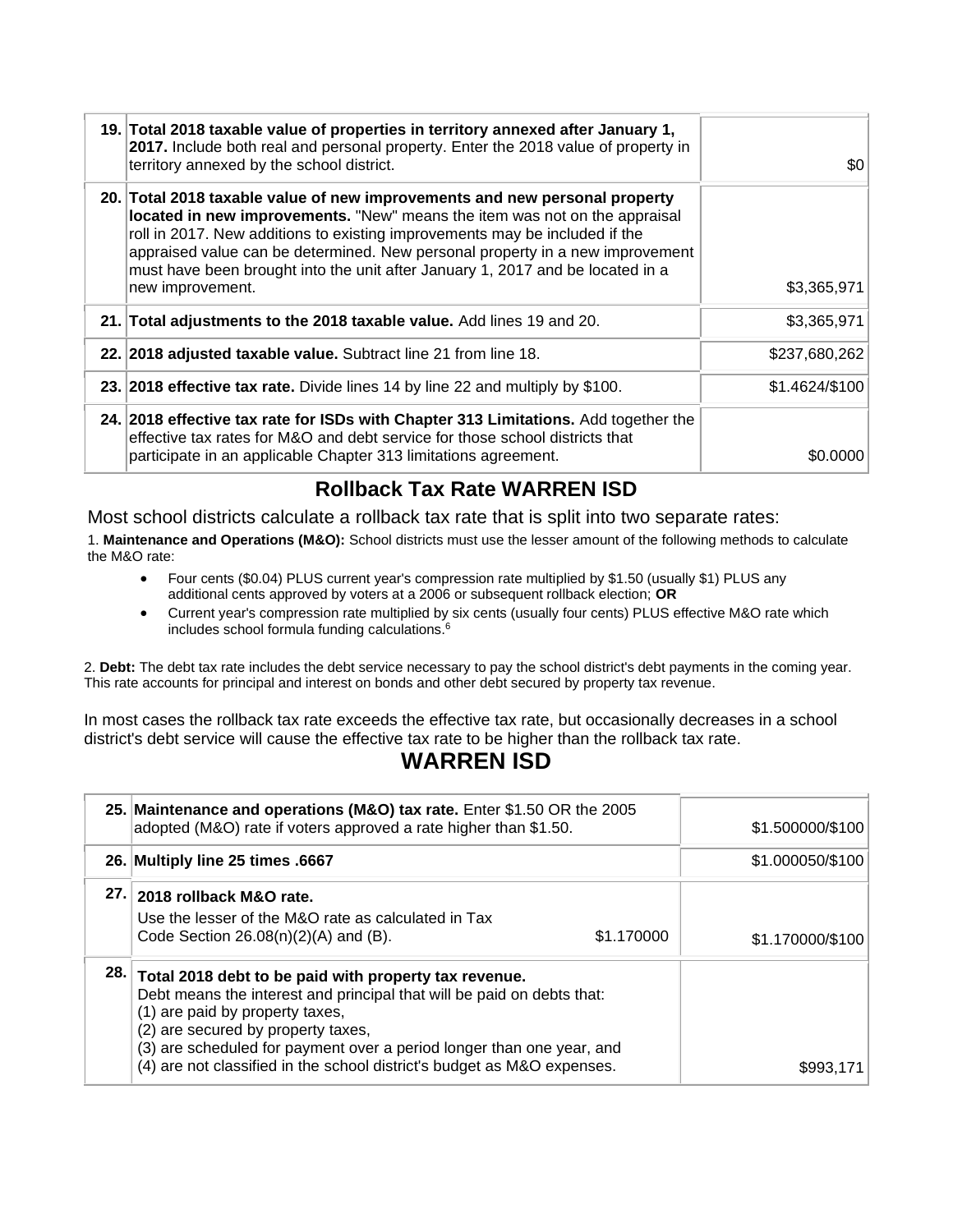| A: Debt includes contractual payments to other school<br>districts that have incurred debt on behalf of this school<br>district, if those debts meet the four conditions above.<br>Include only amounts that will be paid from property tax<br>revenue. Do not include appraisal district budget<br>\$993,171<br>payments.<br><b>B:</b> Subtract unencumbered fund amount used to reduce<br>-\$0<br>total debt.<br>C: Subtract state aid received for paying principal and<br>interest on debt for facilities through the existing debt<br>allotment program and/or the instructional facilities<br>$-50$<br>allotment program.<br>D: Adjust debt: Subtract B and C from A. |                |
|-----------------------------------------------------------------------------------------------------------------------------------------------------------------------------------------------------------------------------------------------------------------------------------------------------------------------------------------------------------------------------------------------------------------------------------------------------------------------------------------------------------------------------------------------------------------------------------------------------------------------------------------------------------------------------|----------------|
| 29. Certified 2017 excess debt collections. Enter the amount certified by the<br>collector.                                                                                                                                                                                                                                                                                                                                                                                                                                                                                                                                                                                 | \$0            |
| 30. Adjusted 2018 debt. Subtract line 29 from line 28D.                                                                                                                                                                                                                                                                                                                                                                                                                                                                                                                                                                                                                     | \$993,171      |
| 31. Certified 2018 anticipated collection rate. Enter the rate certified by the<br>collector. If the rate is 100 percent or greater, enter 100 percent.                                                                                                                                                                                                                                                                                                                                                                                                                                                                                                                     | 100.000000%    |
| 32. 2018 debt adjusted for collections. Divide line 30 by line 31.                                                                                                                                                                                                                                                                                                                                                                                                                                                                                                                                                                                                          | \$993,171      |
| 33. 2018 total taxable value. Enter amount on line 18.                                                                                                                                                                                                                                                                                                                                                                                                                                                                                                                                                                                                                      | \$241,046,233  |
| 34. 2018 debt tax rate. Divide line 32 by line 33 and multiply by \$100.                                                                                                                                                                                                                                                                                                                                                                                                                                                                                                                                                                                                    | \$0.4120/\$100 |
| 35. 2018 rollback tax rate. Add lines 27 and 34.                                                                                                                                                                                                                                                                                                                                                                                                                                                                                                                                                                                                                            | \$1.5820/\$100 |
| $\sim$ $\sim$ $\sim$ $\sim$ $\sim$ $\sim$ $\sim$                                                                                                                                                                                                                                                                                                                                                                                                                                                                                                                                                                                                                            |                |

 $6$ Tex. Tax Code § 26.08(n)

## **Total Tax Rate**

Indicate the applicable total tax rates as calculated above.

| Effective Tax Rate (Line 23; or line 24 for a school district with Tax Code Chapter 313<br>limitations) | \$0.0000 |
|---------------------------------------------------------------------------------------------------------|----------|
| Rollback Tax Rate (Line 35)                                                                             | \$1.5820 |
| Rollback Tax Rate Adjusted for Pollution Control (Line 39)                                              | \$0∣     |

### **School District Representative Name and Signature**

Enter the name of the person preparing the tax rate as authorized by the school board.

### **Print Here**

Printed Name of School District Representative

### **Sign Here**